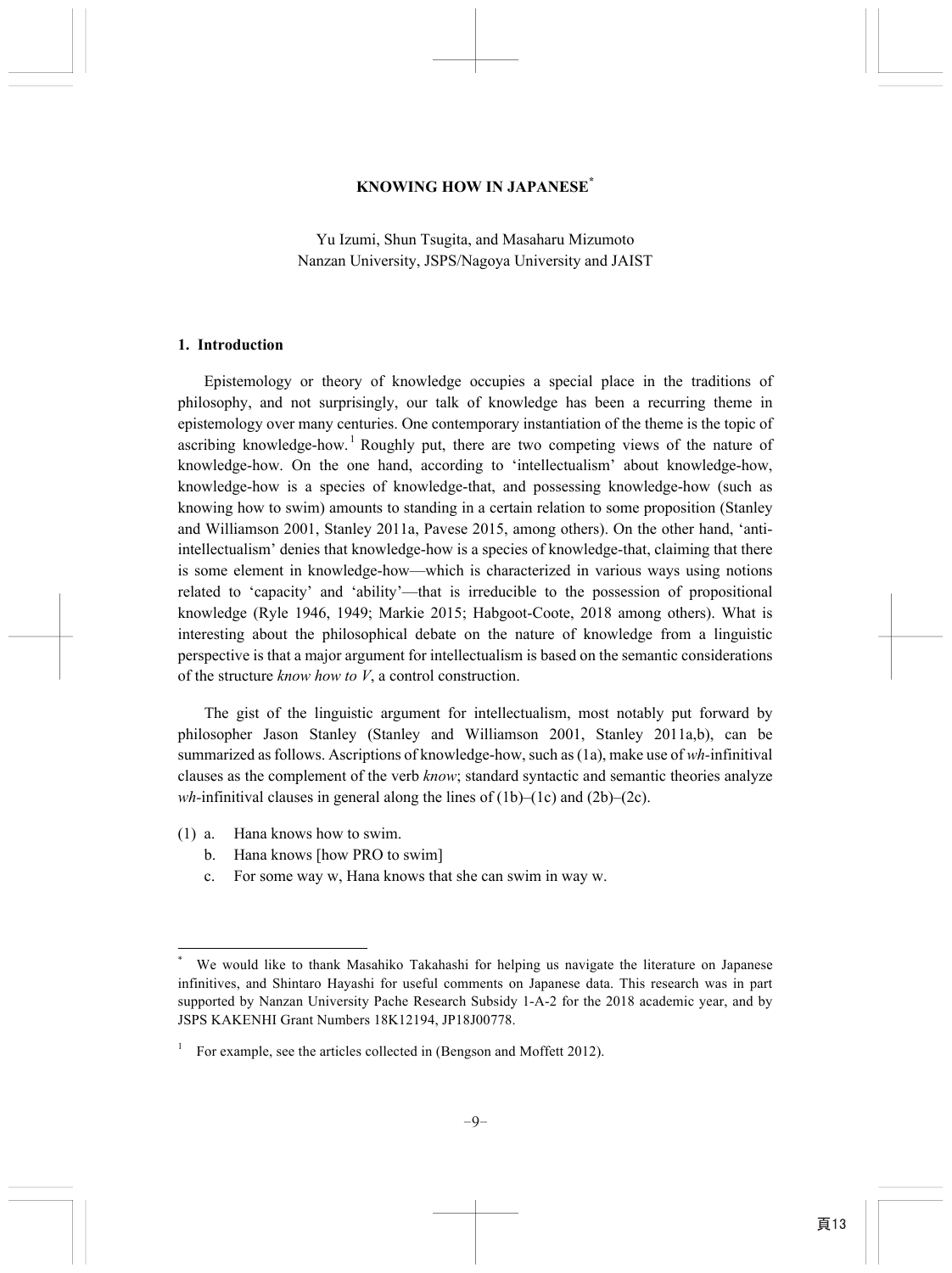- (2) a. Hana knows where to buy an Italian newspaper.
	- b. Hana knows [where PRO to buy an Italian newspaper]
	- c. For some place p, Hana knows that she can buy an Italian newspaper at place p.

(Stanley 2011b, p.209)

As the paraphrase (2c) clearly indicates, to know where to buy an Italian newspaper is to know a certain proposition expressed by the *that*-clause. Likewise, since (1b) and (2b) represent perfectly analogous syntactic structures, to know how to swim is also to know a certain proposition, as illustrated by (1c). Assuming that *ascriptions* of knowledge-how provide useful guidance regarding the metaphysical or conceptual facts about knowledge, Stanley concludes that knowledge-how is a species of propositional knowledge.

Several objections have been leveled against the linguistic argument for intellectualism.<sup>2</sup> For example, there is a methodological concern about the use of linguistic considerations as a guide to metaphysical and epistemological theorizing.<sup>3</sup> The focus of the current paper, however, is on the linguistic side of the argument. Some theorists have questioned the crosslinguistic generality of the argument, which depends on the characteristics of *know how to V*. If the argument depends on some idiosyncratic features of the English language, then it might fail to provide sufficient grounds for intellectualism construed as a thesis about knowledge and the human mind, not as a thesis about a particular natural language.

Being fully aware of this concern, Stanley (2011a, chapter 6; 2011b) surveys the patterns of knowledge-how ascriptions across the world's languages—discussing seven different languages to cover five patterns of knowledge-how ascriptions—and argues that the observed structural variation does not amount to a semantic difference. Stanley concludes that his intellectualist analysis of English *know how* applies to different languages with minor modifications. Besides Stanley's own discussion of Afrikaans, Cantonese, Defaka, Finnish, French, German, and Russian, philosophers arguing for or against intellectualism have also examined various languages including French (Rumfitt 2003), German and Russian (Wiggins 2012, Ditter 2016), Turkish (Ditter 2016), and Modern Greek (Douskos 2013).

The purpose of this paper is to add yet another language, Japanese, to the list of languages that can be considered in evaluating the linguistic argument for intellectualism. Our goal is to answer the following questions: 'Which construction in Japanese is comparable to *know how to V* in English?' and 'What are the differences between the *know how to V* construction and its counterparts in Japanese?' Below, for the first question, we will identify four different types of knowledge ascriptions in Japanese: three of them embed *wh-*'how'-clauses, and the fourth involves reference to 'ways' of performing actions. To address the second question, we will claim that the knowledge-how ascriptions in Japanese are substantially different from *know how to V*. An important finding to be reported here is that Stanley's intellectualist analysis of

j

<sup>2</sup> See (Pavese 2017) for an overview.

<sup>3</sup> See (Noë 2005) and (Devitt 2011) for methodological objections and (Brown 2012) for a rejoinder.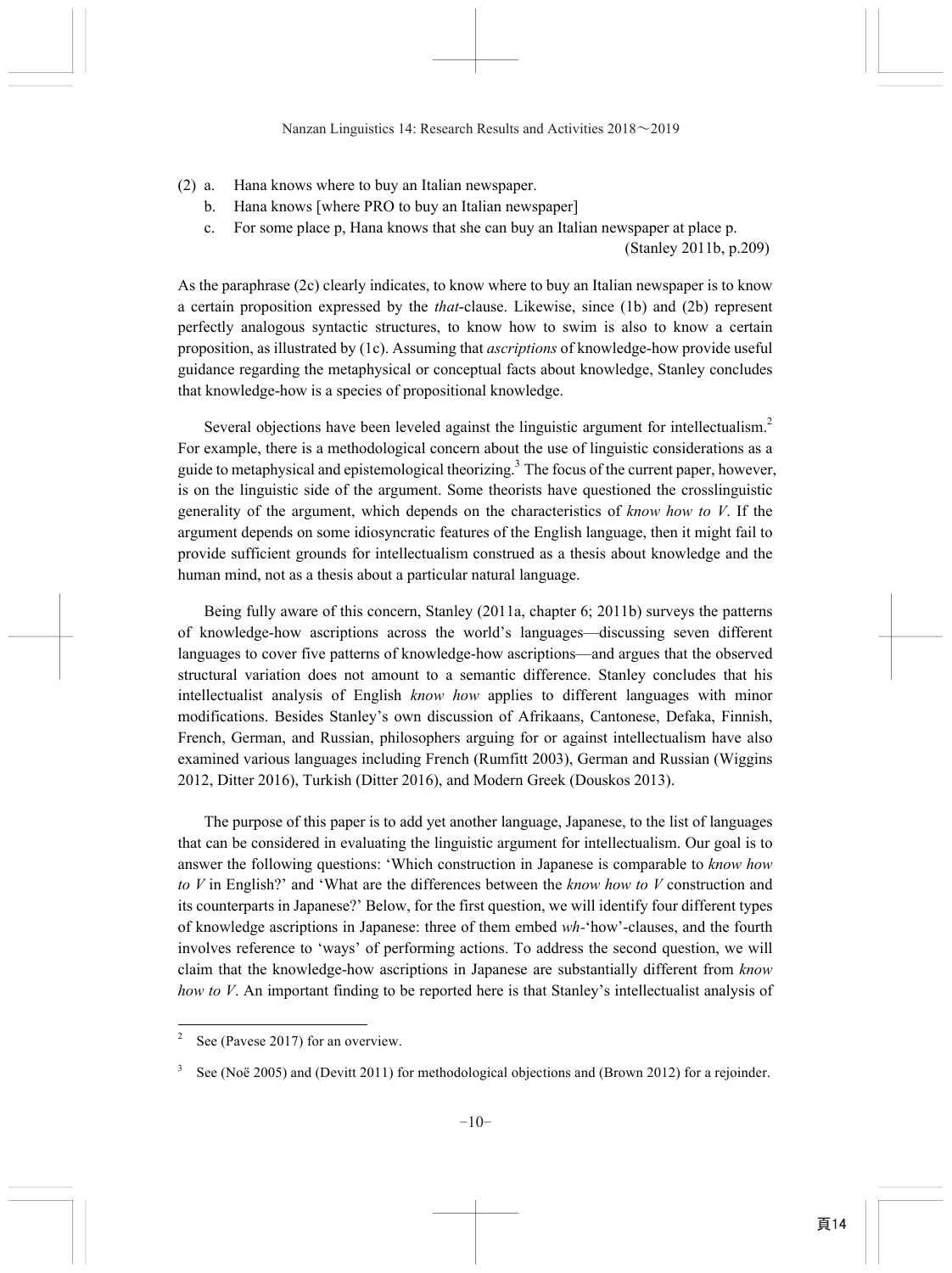*know how* extends to Japanese knowledge-how ascriptions, but it does so in an unexpected way: Japanese knowing how constructions express a different type of modality than their English counterparts, and the ascriptions of knowledge-how in Japanese are not directly related to ability or skill possessed by an agent.

Focusing on linguistic issues in the current paper, we will not draw any implications of philosophical significance. However, theoretical and experimental investigations of the Japanese language can make a significant contribution to the debate over intellectualism and anti-intellectualism. Furthermore, the discussion here may pave the way toward serious crosslinguistic theorizing in epistemology (Mizumoto et al. 2018).

The rest of this paper is organized as follows. In section 2, we will introduce four different types of constructions in Japanese that may be construed as similar to *know how* in English, while pointing out some apparent difficulties in seeking *wh*-infinitival clauses in a language like Japanese, the verbal system of which may not have the infinitival form. In section 3, we will examine the candidates for 'knowing how' in Japanese introduced in section 2, showing that none of them are obligatory control constructions. If it is legitimate to assume that English interrogative infinitives form an obligatory control construction, then the syntactic observation here establishes a major difference between English and Japanese knowledge-how ascriptions. In section 4, we will argue that there is also a semantic difference between Japanese knowledgehow ascriptions and the English counterparts. Knowing-how constructions of these two languages express different types of modality: an occurrence of Japanese knowledge-how ascription expresses deontic (or teleological) modality, not ability or disposition modality unlike English. Section 5 provides further evidence for the difference by expanding the discussion to embedded interrogatives in general.

### **2. Four Candidates for 'Know How' in Japanese**

The four types of Japanese sentences to be discussed below are 'similar' to English *know how to V* only in an inexact sense. No well-defined notions of equivalency would help in comparing the two natural languages. For example, truth-conditional equivalency would be useless as a criterion for the counterparthood of two distinct expressions because, if used, any two truth-conditionally equivalent expressions would be a counterpart of each other, regardless of their lengths and grammatical structures. We also cannot expect a one-to-one correspondence between the constituents of comparable sentences from two languages. The sentences below are what competent Japanese speakers might use in the place of *know how to V* according to the judgments of the authors.

 (i) First, Japanese has sentences that are structurally very similar to *know how to V.*  Compare (3a) and (3b) below: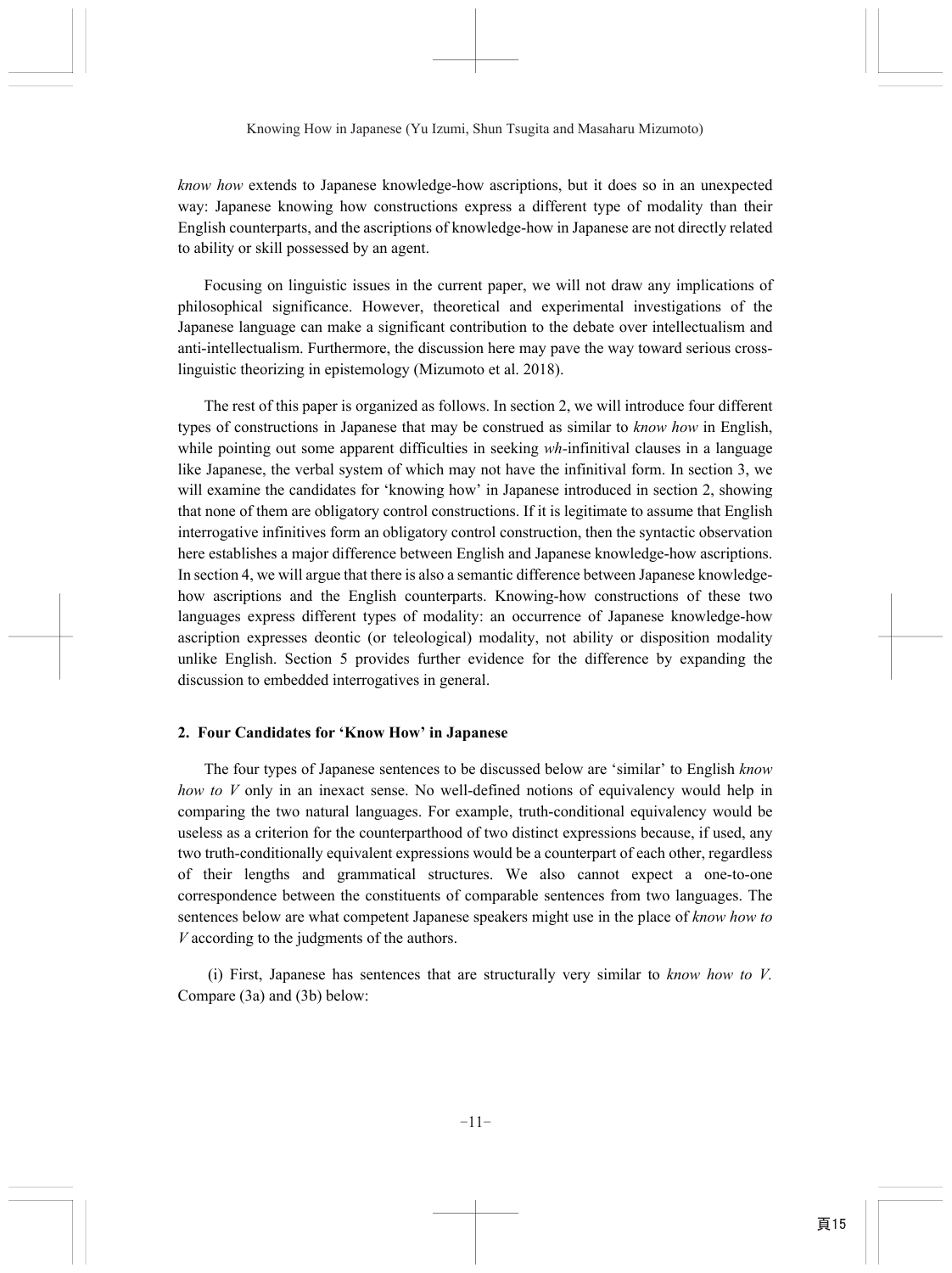(3) a. Hana knows how to swim.

b. Hana-wa doo oyogu ka sitteiru. Hana-Top how swim.Prs Q know.Prs 'Hana knows how to swim.'

As in (3b), knowledge-how can be ascribed in Japanese by means of the knowledge verb *sitteiru* followed by the 'wh'-word *doo* and the embedded verb for the activity in question.<sup>4</sup> ka is a morpheme—call it 'Q'—that obligatorily appears with a 'wh'*-*word in embedded interrogatives and optionally in nonembedded interrogatives. An important difference here is that the embedded verb in (3b) is inflected for tense. If 'infinitives' are merely defined in terms of the lack of tense inflection, (3b) does not embed a 'wh'*-infinitival* clause. This by no means implies that (3b) is not a counterpart of (3a). First, as noted above, we cannot simply expect there to be a word-by-word correspondence between analogous sentences of two different languages. Perhaps knowledge-how ascriptions are finite constructions in some languages and non-finite in others. Second, it is not obvious whether we must adopt such a definition for infinitives (Wurmbrand 2001, pp.85–91). The embedded 'wh'*-*clause in (3b) may be as much infinitival as *how to swim* in (3a) in some definition.<sup>5</sup> At any rate, (3b) is structurally most analogous to (3a), and so it is justifiable to consider it to represent a Japanese counterpart of *know how to V*, even if the rest of the sentence types below are set aside as irrelevant constructions.

(ii) The second type of Japanese sentences that may be used in the place of *know how to V* involves a morpheme that forms a conditional sentence, *ba* or *ra*.

(4) Hana-wa doo sure-ba/sita-ra oyog-eru ka sitteiru. Hana-Top how do-if/did-if swim-can.Prs Q know.Prs

j

Roughly: 'Hana knows what to do in order to swim.'

 Respecting the logical structure: 'Hana knows a way x such that if she swims in way x, she can swim.'

The expressions *ba* and *ra* are combined with a verb to form the antecedent of a conditional sentence, and they often appear with a sentence-initial adverb that indicates the existence of some supposition, such as *mosi* and *mangaichi* (Masuoka and Takubo 1992), as shown by example (5) below.

<sup>4</sup> The presence of the two aspect morphemes *-te-* and *-i-* is also a distinctive characteristic of the Japanese knowledge verbs in comparison with *know* (Izumi 2013). Since the roles of these expressions are not important for present purposes, we represent *sitteiru* as a single word.

<sup>5</sup> It is worth noting that Japanese may lack the verbal category of 'infinitive' altogether unlike languages such as English and French, as suggested by the fact that the present (or non-past) tense marker *-ru* is always attached to the dictionary form of a verb (Fujii 2012, p.6).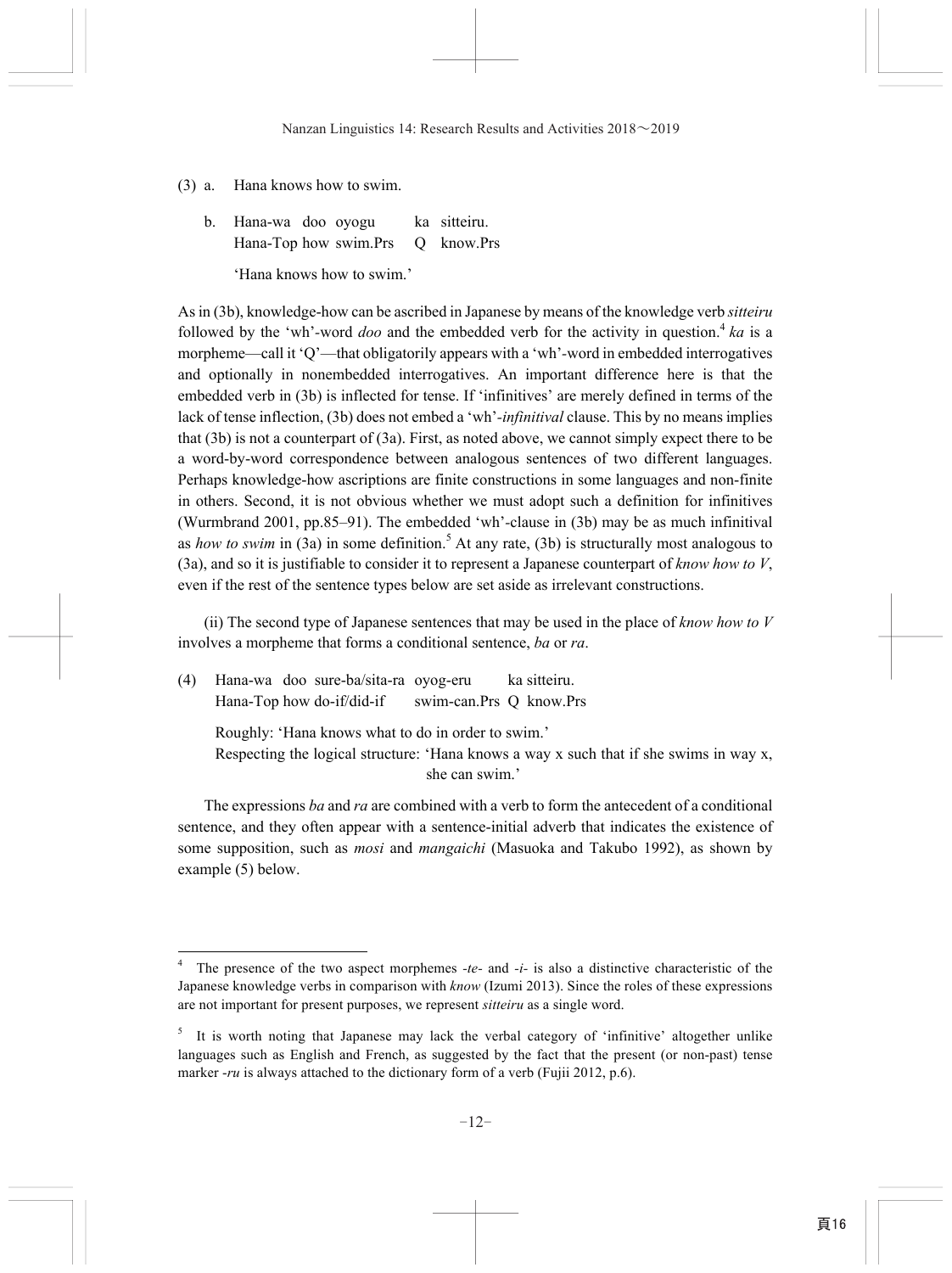(5) (Mosi) ame-ga hure-ba/hutta-ra, ie-ni kaeroo. (hypothetically) rain-Nom fall-if/fell-if, home-to return.let's. 'Let's go home if it rains.'

(4) differs from (3b), a simpler 'know how' sentence, in that the former contains an explicit ability modal expression –*eru* (or *dekiru*), which is analogous to *can* or *be able* in English.

(iii) The third way of ascribing knowledge-how in Japanese differs from (ii) only in that it includes an evaluative term instead of an ability modal.

(6) Hana-wa doo oyoge-ba/oyoida-ra ii ka sitteiru. Hana-Top how swim-if/swam-if good Q know.Prs

 Roughly: 'Hana knows what she's supposed to do when swimming.' Respecting the logical structure: 'Hana knows a way x such that if she swims in way x, it would be good (for achieving some implicit goal).'

Sentences of Type-(ii) and Type-(iii) are similar to *know how to V* to the extent that they attribute knowledge to the subject with embedded 'how'*-*interrogative clauses, and therefore, they are definitely 'know how' ascriptions. As the conditional structures of the sentences suggest, however, it is not obvious whether they are counterparts of *know how to V*. In the next section, we will discuss examples suggesting that they are not obligatory control constructions unlike *know how to V*.

(iv) In the fourth type of Japanese knowledge-how ascriptions, the complements are nouns roughly corresponding to *way* or *method* in English with which the embedded verbs are conjoined.

(7) Hana-wa oyogi-kata-o sitteiru. Hana-Top swim-way-Acc know.Prs

Literally: 'Hana knows swim-way.' ('Hana knows a way to swim.')

In (7), the matrix verb *sitteiru* ('know') takes as its direct object a nominalized variant of the action verb *oyogu* ('swim'), and so it includes no 'wh'*-*question word. As such, (7) is a knowledge ascription but not a knowledge-*how* ascription. Nevertheless, there are two reasons for at least considering whether the sentences of the form of (7) are counterparts of *know how to V*. First, the *V-kata* ('way to V') construction is sometimes used in translating an occurrence of *know how to V*. Second, more importantly, this pattern may be shared with the Niger-Congo language Defaka, which is discussed in Stanley's survey of the world's languages. In Stanley's analysis, English *know how to V* introduces quantification over 'ways' of doing something. Thus, Stanley would find the explicit use of 'way' in (7) amenable to his own analysis. Stanley states, "languages such as Defaka also provide good evidence for this analysis [which involves quantification over ways], since they bear this analysis on their sleeves" (Stanley 2011a, p.137).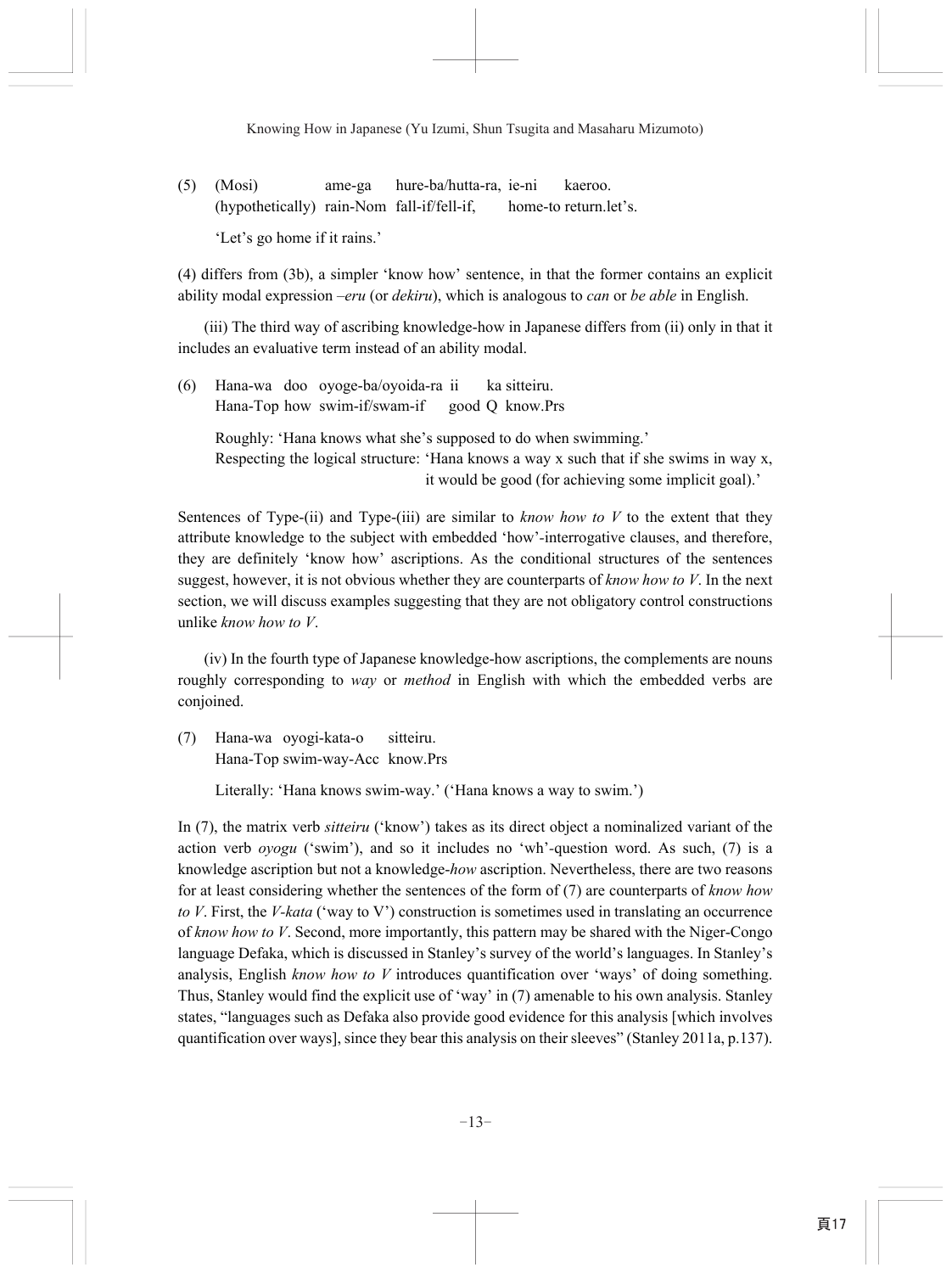In what follows, we will examine the four types of knowledge ascriptions introduced here. First, in section 3, we will determine whether they are obligatory control constructions. It turns out that none of them behaves analogously with *know how to V* with respect to obligatory control. Second, in section 4, we will turn to the modal profiles of the ascriptions and argue that they are not merely structurally different from *know how to V*, but they express substantially different semantic contents. The four types do not attribute to the subject an ability to perform the action in question. Even though Type-(ii) explicitly contains an ability modal expression, none of Types-(i-iv) is analogous to the infinitival *know how to V* construction in English, which is typically concerned with the subject's capacity to do the described action. Regardless of the presence of an ability modal expression, Japanese knowledge-how attributions are understood as expressing deontic (or teleological) modality.

## **3. 'Know How' and Control**

In this section, we will apply two of the familiar diagnostic tests for obligatory control (Landau 2010, 2013) to the four types of Japanese knowledge ascriptions introduced in the previous section.

 First, 'long-distance' control—where the argument co-referring with PRO is not in the clause that immediately contains an infinitive—is impossible in an obligatory control construction, as suggested by (8).

(8) \*Mary<sub>i</sub> knew that John dared [PRO<sub>i</sub> to perjure herself]. (Landau 2000, p.34)

Fujii (2006, 2012) establishes that Japanese *koto-*complements of some verbs also disallow long-distance control. For example, *kangaeru* ('think') allows a long-distance antecedent, whereas *tikau* ('swear') does not.

(9) a. Mary-no titioya-wa [ø sono byooin-de syussansu-ru koto]-o **kangaeta**. Mary-Gen father-Top [ø that hospital-at give.birth-Prs C]-Acc thought

'Mary's father thought about her giving birth in that hospital.'

b. # Mary-no titioya-wa [ø sono byooin-de syussansu-ru koto]-o **tikatta**.

'Mary's father swore to give birth in that hospital.' (Fujii 2012, p.6)

Just as the translation suggests, (9b) only permits the odd reading that Mary's father swore about himself giving birth to a child. The silent element in (9b), whatever it turns out to be, cannot take *Mary* to be its antecedent, unlike the silent element in (9a). Likewise, Takita (2012) observes that 'wh'*-*complements can exhibit the same pattern with verbs such as *mayotteiru* ('hesitate'), where the embedded verbs are inflected with *yoo*, a morpheme signifying the will of the subject. Takita's observation can be extended to 'wh'-complements that contain simple, present-tensed verbs.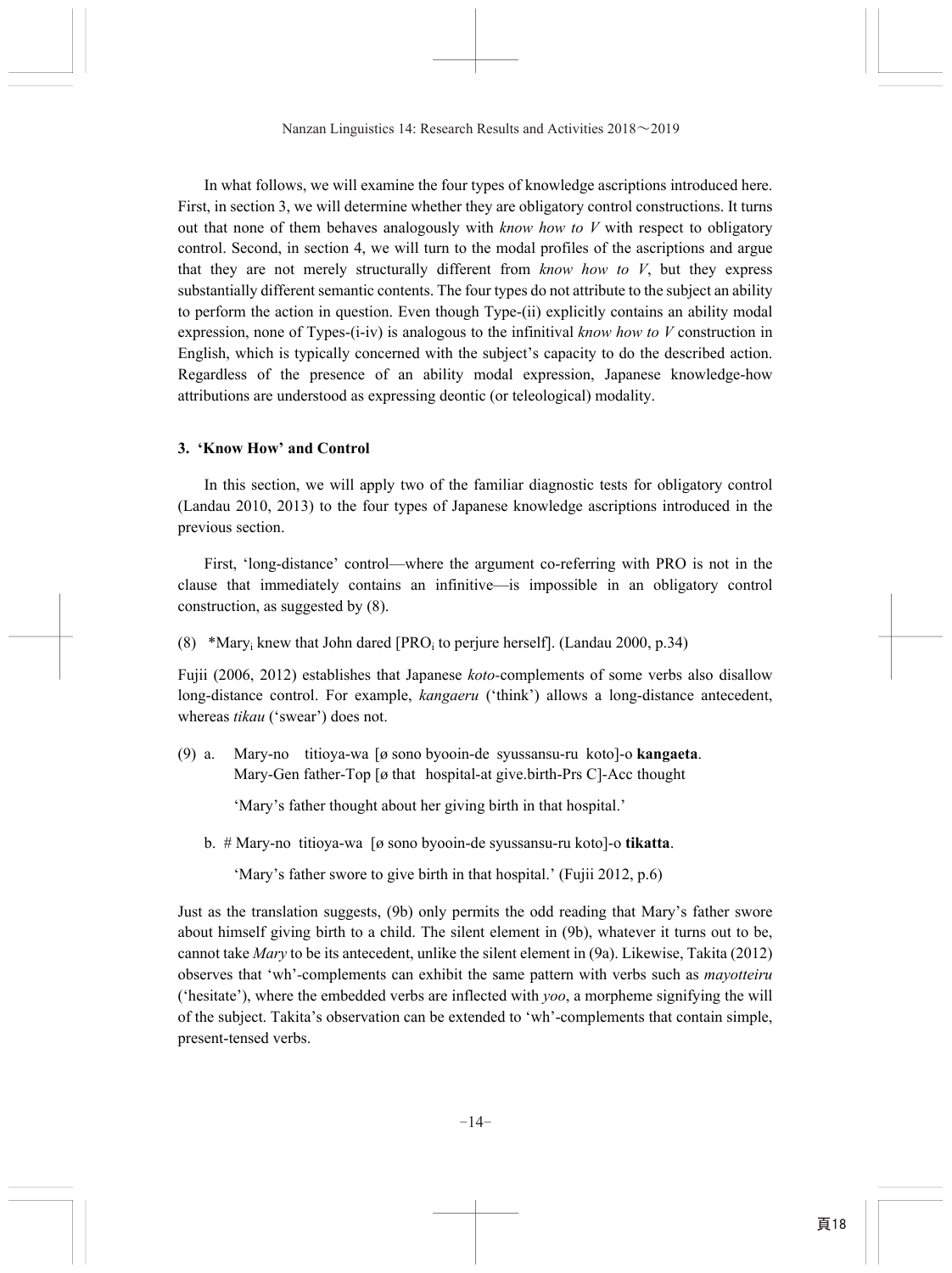(10) a. Hana-no titioya-wa [dokode ø syussansu-ru ka] **kangaeta**. Hana-gen father-Top [where ø give.birth-Prs Q] thought

'Hana's father wonders where she should give birth.'

b. # Hana-no titioya-wa [dokode ø syussansu-ru ka] **mayotteiru**.

'Hana's father cannot decide where to give birth.'

Again, (10b) is compatible only with the reading that the father worries about his own labor. The pattern remains the same with a *doo* ('how') interrogative complement. Suppose that there are multiple childbirth options available to Hana (such as a scheduled C-section or a home birth). The available interpretation of (11b) is that the father is undecided about the method of his own labor, not of Hana's. These considerations show that interrogative complements occurring in Japanese knowledge ascriptions—those embedding present-tensed verbs sometimes exclude long-distance control.

(11) a. Hana-no titioya-wa [doo ø syussansu-ru ka] **kangaeta**. Hana-Gen father-Top [how ø give.birth-Prs Q] thought

'Hana's father wonders how she should give birth.'

b. # Hana-no titioya-wa [doo ø syussansu-ru ka] **mayotteiru**.

'Hana's father cannot decide how to give birth.'

 Now, let us consider the knowledge verb *sitteiru*, which turns out to be more analogous to *kangaeru* ('think') than to *mayotteiru* ('hesitate'). Type-(i) example (12a) and a 'where' interrogative complement in (12b) clearly permit long-distance antecedents.

(12) a. Hana-no titioya-wa [doo ø syussansu-ru ka] sitteiru. Hana-Gen father-Top [how ø give.birth-Prs Q] know.Prs

'Hana's father knows how she will give birth.'

b. Hana-no titioya-wa [dokode ø syussansu-ru ka] sitteiru.

'Hana's father knows where she will give birth.'

The rest of Japanese knowledge-how ascriptions, Types (ii)–(iv)—represented by  $(13a)$ – $(13c)$ respectively, are also compatible with the interpretations that the subject matter of the father's knowledge is Hana's childbirth, not his own.

(13) a. Hana-no titioya-wa [doo sure-ba ø syussan-dekiru ka] sitteiru. Hana-Gen father-Top [how do-if ø give.birth-can.Prs Q] know.Prs

'Hana's father knows how she can give birth.'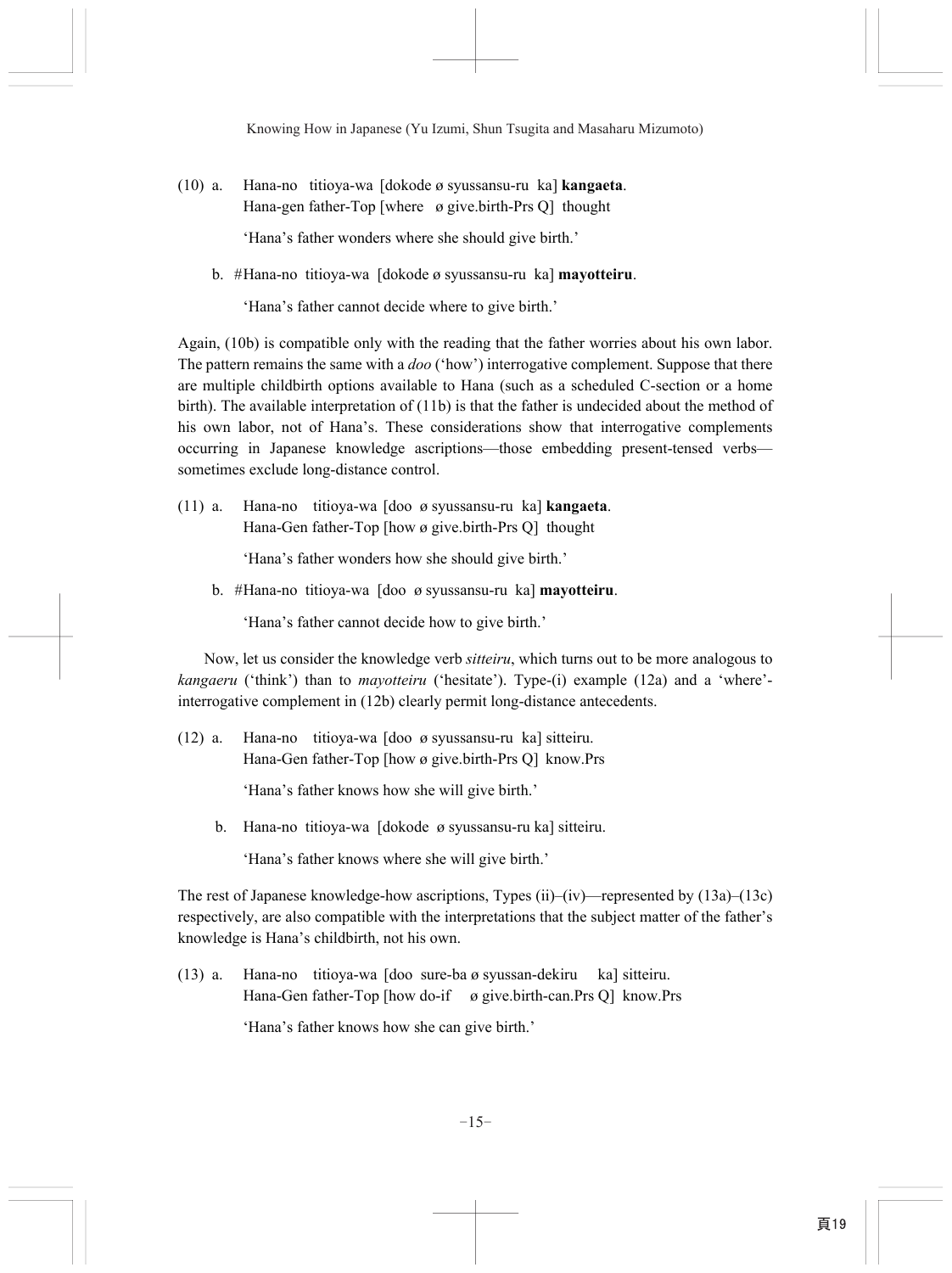b. Hana-no titioya-wa [doo ø syussansure-ba ii ka] sitteiru. Hana-Gen father-Top [how ø give.birth-if good O] know.Prs

'Hana's father knows how she should give birth.'

c. Hana-no titiova-wa [svussan-no-si-kata/svussansuru-hoho]-o sitteiru.<sup>6</sup> Hana-Gen father-Top [childbirth-Gen-do-way/give.birth-method]-Acc know.Prs

'Hana's father knows a way to give birth.'

We do not scrutinize English data in the current paper, but as  $(14)$  illustrates, there is good evidence that long-distance control is generally impossible in interrogative infinitival complements in English (Landau 2000, pp.39–42).

(14) \*Mary<sub>i</sub> knew that it wasn't clear to John [how PRO<sub>i</sub> to perjure herself].

(Landau 2000, p.42)

The observed contrast here points to a difference between Japanese and English knowledgehow ascriptions.

The second diagnostic test for obligatory control is based on ellipsis. The (a) examples below only permit 'sloppy' readings, in which the referents of the pronominal elements are distinct, whereas the (b) examples permit both sloppy and 'strict' readings—the pronominal elements in the second conjuncts co-refer with the antecedents in the first conjuncts.

- (15) a. Mary<sub>i</sub> expected [PRO<sub>i</sub> to attend the ceremony], and Sue<sub>i</sub> did too expect [PRO<sub>i/\*i</sub> to attend the ceremony] (Landau 2013, p.30)
	- b. Mary smiled at her child, and Sue did too.
- (16) Mary-wa [ø sigoto-o tuzuke-ru koto]-o {a. tikatta, b. kangaeta}. Mary-Top [ø work-Acc continue-Prs C]-Acc {a. swore, b. thought}

 Butyoo-mo da. manager-also Cop.Prs

 $\overline{\phantom{0}}$ 

 'Mary {a. swore to continue her work, b. thought about continuing her work}. And the manager, too.' (adapted from Fujii 2012, p.7)

(17) Hana-wa [doo/dokode ø syussansu-ru ka] {a. mayotteiru, b. kangaeteiru}. Hana-Top [how/where ø give.birth-Prs Q] {a. hesitating, b. thinking}.

<sup>6</sup> The verb *syussansuru* ('give birth') is a compound of the noun *syussan* ('childbirth') and the light verb *suru*, and it cannot be conjoined directly with *kata* ('way'); that is why the *no* morpheme is inserted between 'childbirth' and 'do'. The verb, however, can be directly conjoined with *hoho* ('method') in the present tense form.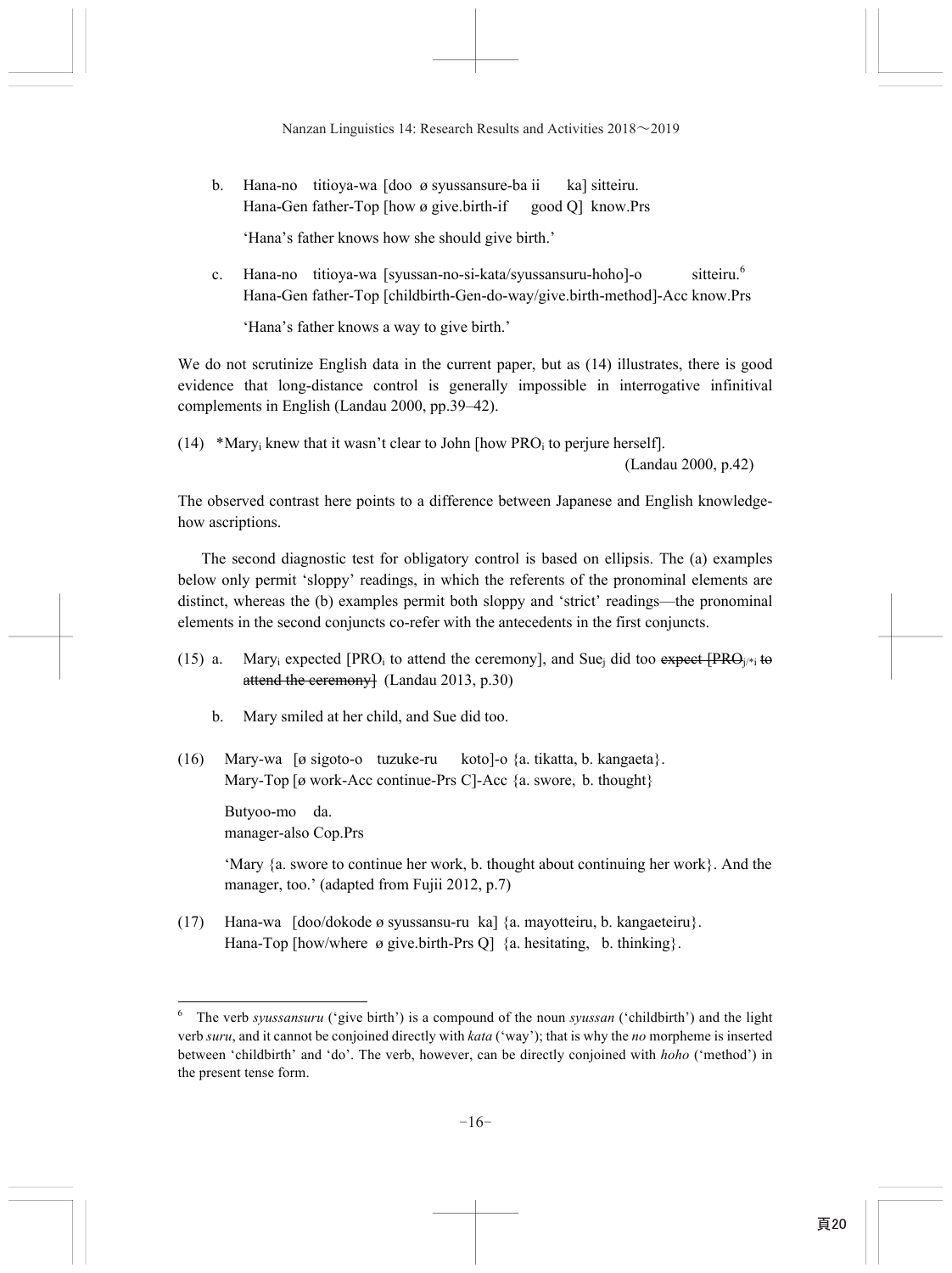Mari-mo da. Mari-also Cop.Prs

 'Hana is {a. wondering how/where to give birth, b. thinking about how/where she should give birth}. And Mari, too.'

The knowledge verb again behaves analogously to *kangaeru* ('think') allowing strict readings. For example, (18a) can mean that Mari, the subject of the second sentence, knows in what way *Hana* should give birth to Hana's child. The same observation holds with respect to Types (ii)- (iv) knowledge-how attributions, as in (18b)–(18d).

- (18) a. Hana-wa [doo ø syussansu-ru ka] sitteiru. Mari-mo da. (Type-i) Hana-Top [how ø give.birth-Prs Q] know.Prs Mari-also Cop.Prs 'Hana knows how she should give birth. And Mari, too.'
	- b. Hana-wa [doo-sure-ba ø syussan-dekiru ka] sitteiru. Mari-mo da. (Type-ii) Hana-Top [how do-if ø give.birth-can.Prs Q] know.Prs Mari-also Cop.Prs 'Hana knows how she can give birth. And Mari, too.'
	- c. Hana-wa [doo ø syussansure-ba ii ka] sitteiru. Mari-mo da. (Type-iii) Hana-Top [how ø give.birth-if good Q] know.Prs Mari-also Cop.Prs 'Hana knows how she should give birth. And Mari, too.'
	- d. Hana-wa [syussan-no-si-kata/syussansuru-hoho]-o sitteiru. Hana-Top [childbirth-Gen-do-way/give.birth-method-Acc know.Prs

 Mari-mo da. (Type-iv) Mari-also Cop.Prs

'Hana knows a way to give birth. And Mari, too.'

Again, if Landau is correct in that sentences such as (19) do not allow strict readings,

(19) John remembered when [PRO to leave], and Bill did too. (Landau 2000, p.42)

then (18) shows a clear contrast between English and Japanese knowledge-how attributions. The examples in this section strongly suggest that Japanese knowledge-how attributions in general, despite their structural variation, do not constitute an obligatory control construction. If English knowledge-how attributions are obligatory control constructions (as assumed by Stanley 2011a), we have identified a substantial difference between the knowledge-how attributions in the two different languages.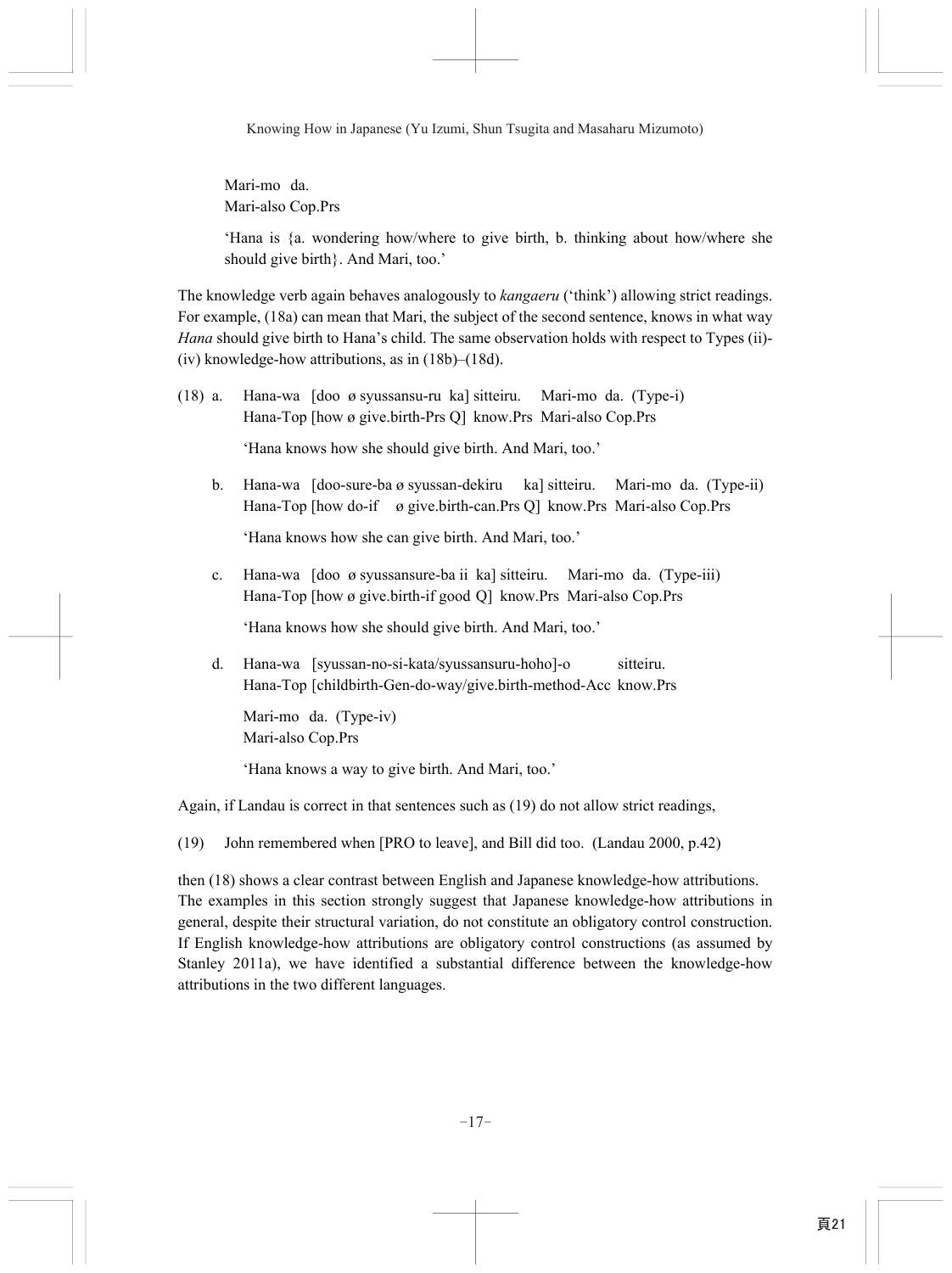## **4. Detaching Ability Implications**

A typical English *know how* sentence such as (20) implies that the subject has a physical ability to perform the described action. For example, it is often difficult to attribute knowledgehow to an agent when the knowledge in question derives solely from book learning, as in (21).

- (20) Hana knows how to ski.
- (21) [Context: Hana carefully studied three skiing 101 books for her first skiing vacation in her entire life.]
	- $#$  Hana knows how to ski, but she is unable to do so.<sup>7</sup>

Given the difficulty of removing an implication that the agent has the relevant physical ability, it may be reasonable to assume an ability implication to be a part of the semantic content expressed by the use of *know how to V*. Stanley associates *know how to V* with the "ability or dispositional" modal force (Stanley 2011a, p.114). According to Stanley, if Hana knows how to ski, then she knows that she can ski in a certain way. To be more precise, Hana knows how to ski just in case she knows that she would succeed in skiing by the way she is familiar with in some contextually relevant range of circumstances that allow her to ski (Stanley 2011a, chapter 5).

As emphasized by Stanley (2011a, pp.126–129), the kind of modality associated with *know how to V* is not exactly the same as the kind of modality expressed by *could* or *be able*: *know how to V* sometimes allows one to detach an implication that an agent can perform the described action. That is, knowing how to do something does not necessarily require being (physically) able to do so (Stanley and Williamson 2001, Snowdon 2003, among others). One example Stanley discusses is the following:

(22) [Context: Carl can lift 200 lbs off the floor. When he trains, his 8-year old son always watches him do so.] Carl's son knows how to lift 200 lbs off the floor, but he is unable to do so.

(Stanley 2011a, p.127, originally in Ginet 1975, p.8)

There is a sense in which Carl's son knows how to lift 200 lbs off the floor, although he has no ability to do so. Stanley accounts for this detachability of the ability implication by introducing a structural ambiguity between PRO and PROarb into *know how to V*, where the latter purports to capture the knowledge-how reading that does not imply ability.<sup>8</sup> According to antiintellectualists, the non-ability or non-disposition sense of English *know how* needs to be put aside, because it is not the kind of phenomenon with which anti-intellectualists (and therefore

 $\overline{\phantom{0}}$ 

<sup>7</sup> Glick (2012, pp.130–1) makes the same observation in an analogous case.

<sup>8</sup> According to Landau (2000, 2013), it is wrong to assume English interrogative infinitives to be nonobligatory control constructions, which would allow genuine occurrences of arbitrary PRO. We will not debate the correctness of Stanley's intellectualist analysis of *know how to V*—we do not have to do so, given the goal of the current paper.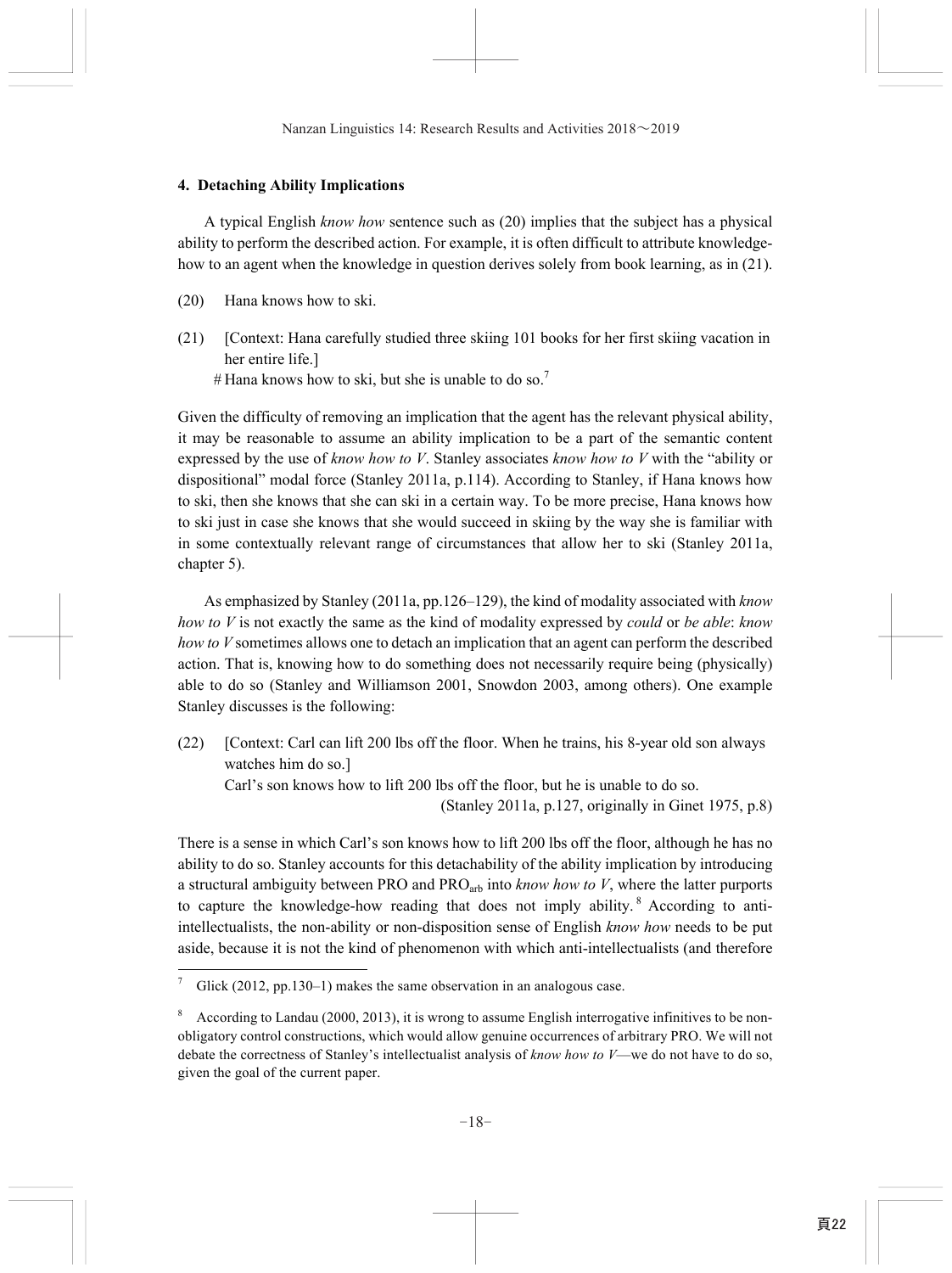intellectualists too) should be concerned (Glick 2012). At any rate, what remains puzzling is that the ambiguity is available only to a limited range of circumstances, as shown by the contrast between (21) and (22). Whether we can remove an ability implication seems dependent on the choice of the embedded verb and the context of use.

By contrast, an ability implication seems almost always detachable in Japanese knowledgehow ascriptions. For example, at least for the authors, the following would not sound unnatural at all *even in the context where the ascription is given on the basis of the subject's book learning*:

(23) Kaaru-wa doo 100 kilo-o motiageru/oyogu ka sitteiru kedo Carl-Top how 100 kilo-Acc lift.Prs/swim.Prs Q know.Prs but

> zissai-ni-wa dekinai. Actually-Contrast cannot

'Carl knows how to lift 100 kilos/swim, but he cannot actually do so.'

In contrast to (21), there is no oddity or surprising connotation in (23), regardless of the choice of the embedded predicate. In Japanese a much wider range of verbs and contexts seem to permit the denial of an ability implication. Even when it is justifiable to attribute knowledgehow to an individual, the individual may or may not be able to perform the physical activity in question (e.g., swimming, skiing, riding a bicycle).

The example (23) above is an instance of Type-(i) Japanese knowledge-how ascriptions, but the same can be said for the other types as well. It is also worth pointing out that the presence of the evaluative expression *ii* ('good') in Type-(iii) knowledge-how ascriptions can be accounted for by assuming that they do not express ability or disposition modality. The Type- (iii) example (6) above has the following logical form: 'Hana knows a way x such that if she swims in way x, it would be good.' (6) roughly says that the agent, Hana, knows a required way of swimming that is necessary to fulfill a contextually salient goal ('It would be good if Hana swims in that way'). In other words, (6) attributes to the subject knowledge of how she *ought to* swim, not the ability or disposition for swimming. These considerations suggest that Japanese knowledge-how attributions in general express the deontic (or teleological—what one should do to achieve a certain goal) modal force rather than the ability or disposition modal force, perhaps similarly to the English *know to V* construction (Glick 2012, p.125).

In fact, there is a variant of Type-(i) construction that contains the explicit deontic expression *beki* ('ought') as follows:

(24) Hana-wa doo oyogu beki ka sitteiru. Hana-Top how swim.Prs ought Q know.Prs

'Hana knows how she should swim.'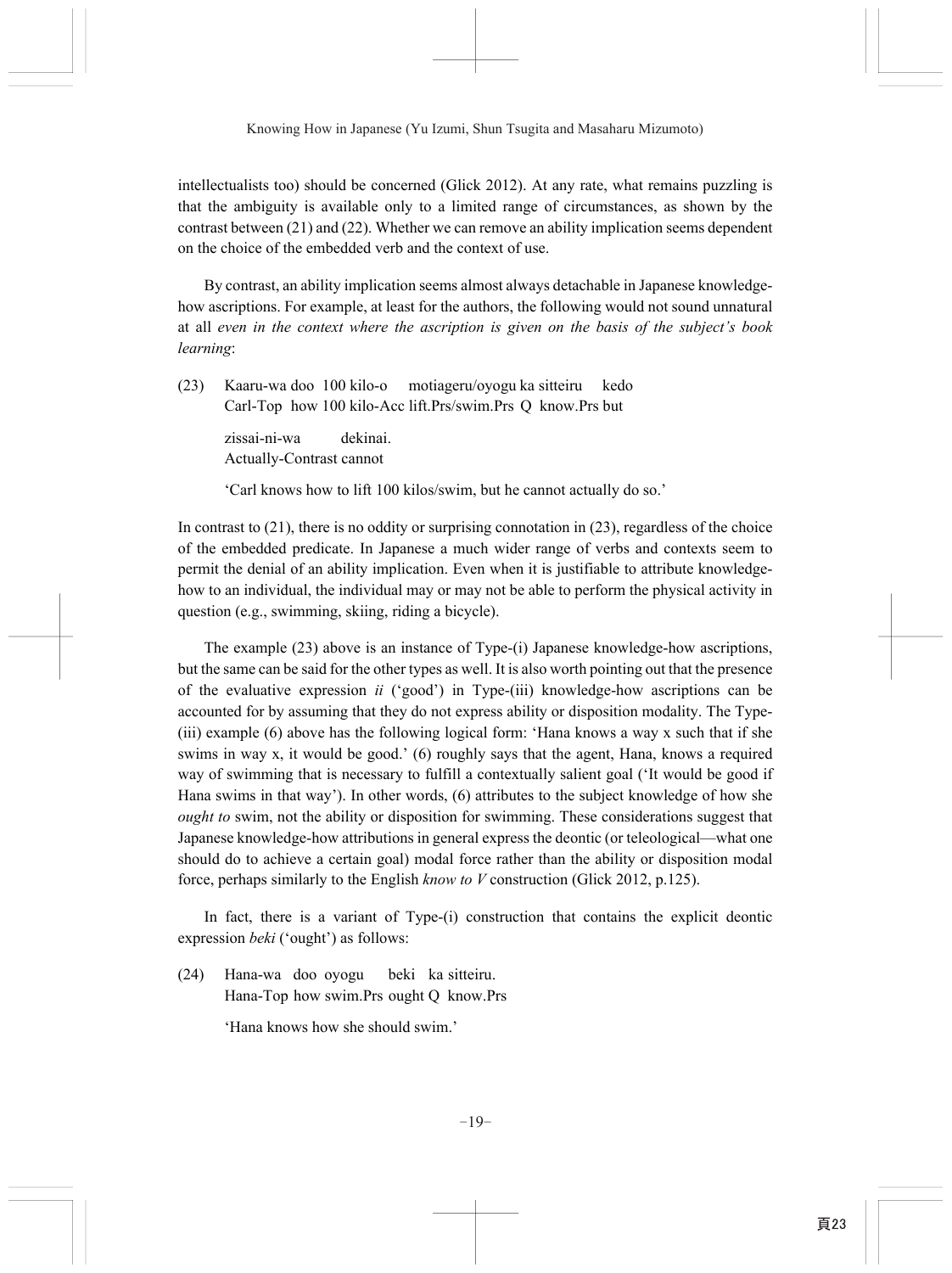(24) is exactly the same as (2a), a Type-(i) sentence, except that the former contains the deontic modal *beki*. (24) seems to clarify the content of (2a) by articulating its modality. Crucially, adding an explicit ability modal to (2a) would create an unacceptable sentence:

 $(25)$  \*/?? Hana-wa doo oyog-eru ka sitteiru. Hana-Top how swim-can.Prs Q know.Prs

This contrast between (24) and (25) strongly suggests that the underlying modality in (2a) is deontic, rather than ability or disposition.

Now, returning to the detachability of an ability implication, let us consider Type-(ii) and Type-(iv) examples. Because all four types of Japanese knowledge-how ascriptions are approximately equivalent to one another, we predict that these sentences do not need to have an implication that the subject has an ability to perform the activity in question. The following in fact do not sound infelicitous or unnatural (at least for the authors).

(26) Kaaru-wa doo sure-ba/sita-ra 100 kilo-o motiagerar-eru/oyog-eru ka sitteiru Carl-Top how do-if/did-if 100 kil-Acc lift-can.Prs/swim-can.Prs Q know.Prs

 kedo, zissai-wa dekinai. but actually-Contrast cannot

'Carl knows what to do in order to lift 100 kilos/swim, but he's in fact unable to do so.'

(27) Kaaru-wa 100 kilo-no motiage-/oyogi-kata-o sitteiru kedo, Carl-Top 100 kilo-Gen lift-/swim-way-Acc know.Prs but,

> zissai-wa dekinai. actually-Contrast cannot

Literally: 'Carl knows lift-100-kg-way/swim-way, but he's in fact unable to do so.'

It may be surprising that even the Type-(ii) example (26), which has the explicit ability modal expression -*eru*, fails to imply ability, but this is because the ability here is merely *conditional*, and has no implication about the actual ability of the agent.

To summarize, we have good reason to think that Japanese knowledge-how constructions are not merely structurally but also semantically different from their English counterparts with respect to ability implications. The examples discussed thus far suggest that Japanese knowledge-how constructions are associated only with deontic (or teleological) modality.

# **5. Other 'Wh'***-***Phrases**

The main claim put forward in the previous section is that Japanese knowledge-how ascriptions do not semantically express the ability modality, unlike their English counterparts. If there truly is such a semantic difference in modality between English and Japanese 'know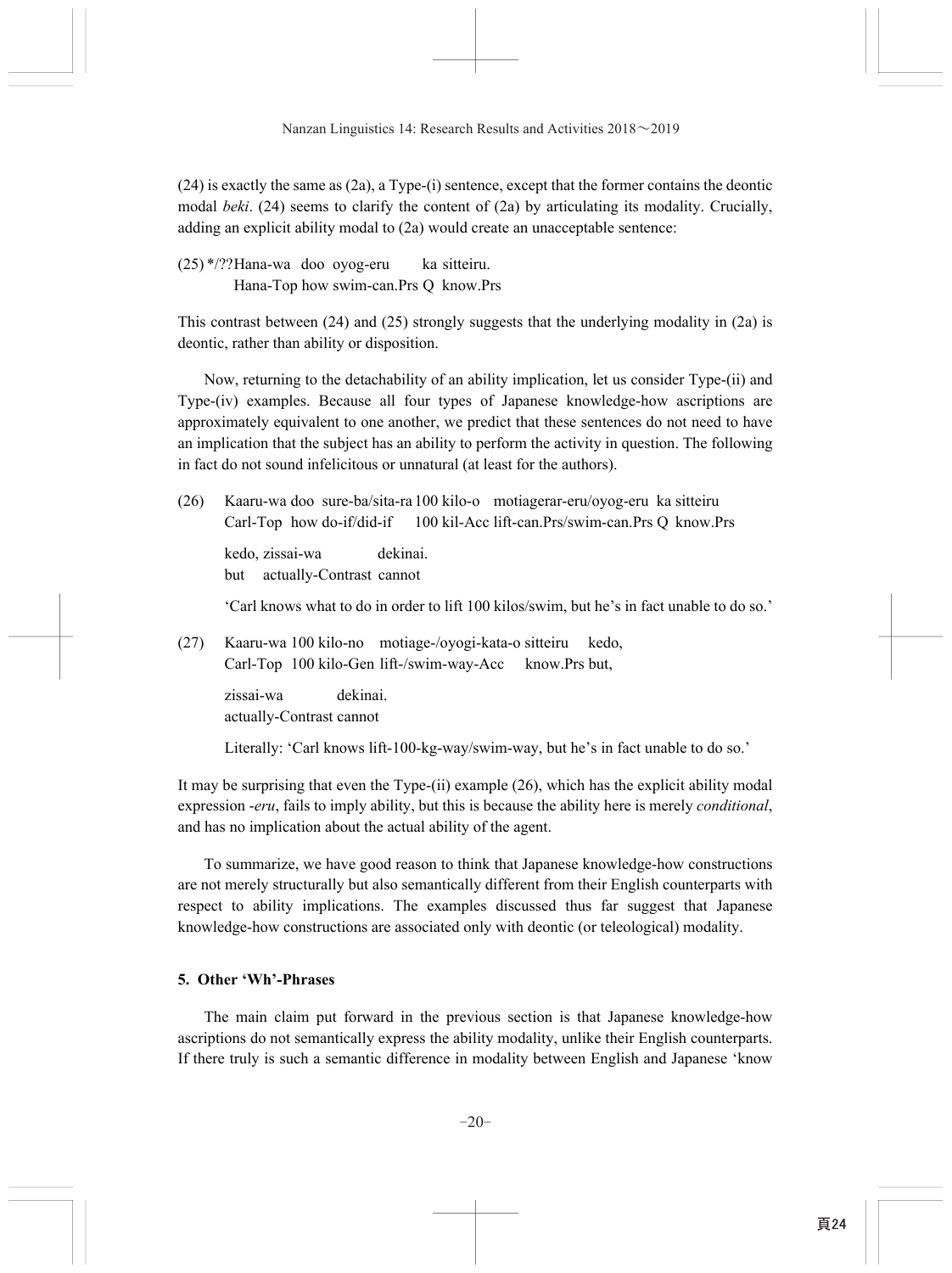how', then we must be able to find analogous differences between English and Japanese embedded interrogative infinitives in general.

Bhatt (2006) discusses a number of infinitival *wh-*phrases that can be paraphrased using modal words such as *can* and *should*; as indicated by the examples (28a)–(28b), what particular flavor of modality is associated with a *wh-*phrase is partly determined by the choice of the matrix verb.

(28) a. Asta knows/discovered/figured out where to get gas.

 $\approx$  Asta knows/discovered/figured out where she can/could get gas.

 b. Asta decided/agreed where to get gas.  $\approx$  Asta decided/agreed where she should get gas. (Bhatt 2006, pp.123–4)

(28a) is judged true as long as there is at least one location known to the subject where she can get gasoline, whereas the truth of (28b) requires there to be a particular place, among the possible locations where the subject could get gas, that is considered the most suited for a salient goal. Details aside, English infinitival *wh-*phrases are associated with both ability (or disposition) and deontic (or teleological) modalities.

By contrast, embedded 'wh'*-*questions in Japanese do not allow an ability interpretation unless there is an explicit ability modal expression such as -*eru*.

(29) a. Taro-wa dokode gasorin-o kau ka sitteiru. Taro-Top where gasoline-Acc buy.Prs Q know.Prs.

> 'Taro knows where he should buy gasoline.'; 'Taro knows a wise way to get gasoline.'

> (Impossible reading: 'Taro knows at least one place where he could buy gasoline.')

 b. Taro-wa dokode gasorin-o ka-eru ka sitteiru. Taro-Top where gasoline-Acc buy-can.Prs Q know.Prs

'Taro knows where he can buy gasoline.'; 'Taro knows where to get gasoline.'

(29a) most naturally gives rise to the interpretation that the subject knows where he should get gasoline for some salient purpose (e.g., for the sake of saving money). (29b), which contains an explicit ability modal, is an appropriate translation of (28), and it cannot mean the same thing as (29a). Ability paraphrases are not available to simple embedded 'when'- and 'where' phrases such as (29a), even when their English counterparts induce such paraphrases.

The contrast between (30) and (31) below makes the same point.

(30) Gilbert knows where/when to buy an Italian newspaper.  $\approx$  For some place p/time t Gilbert knows that he can/should buy an INP at p/t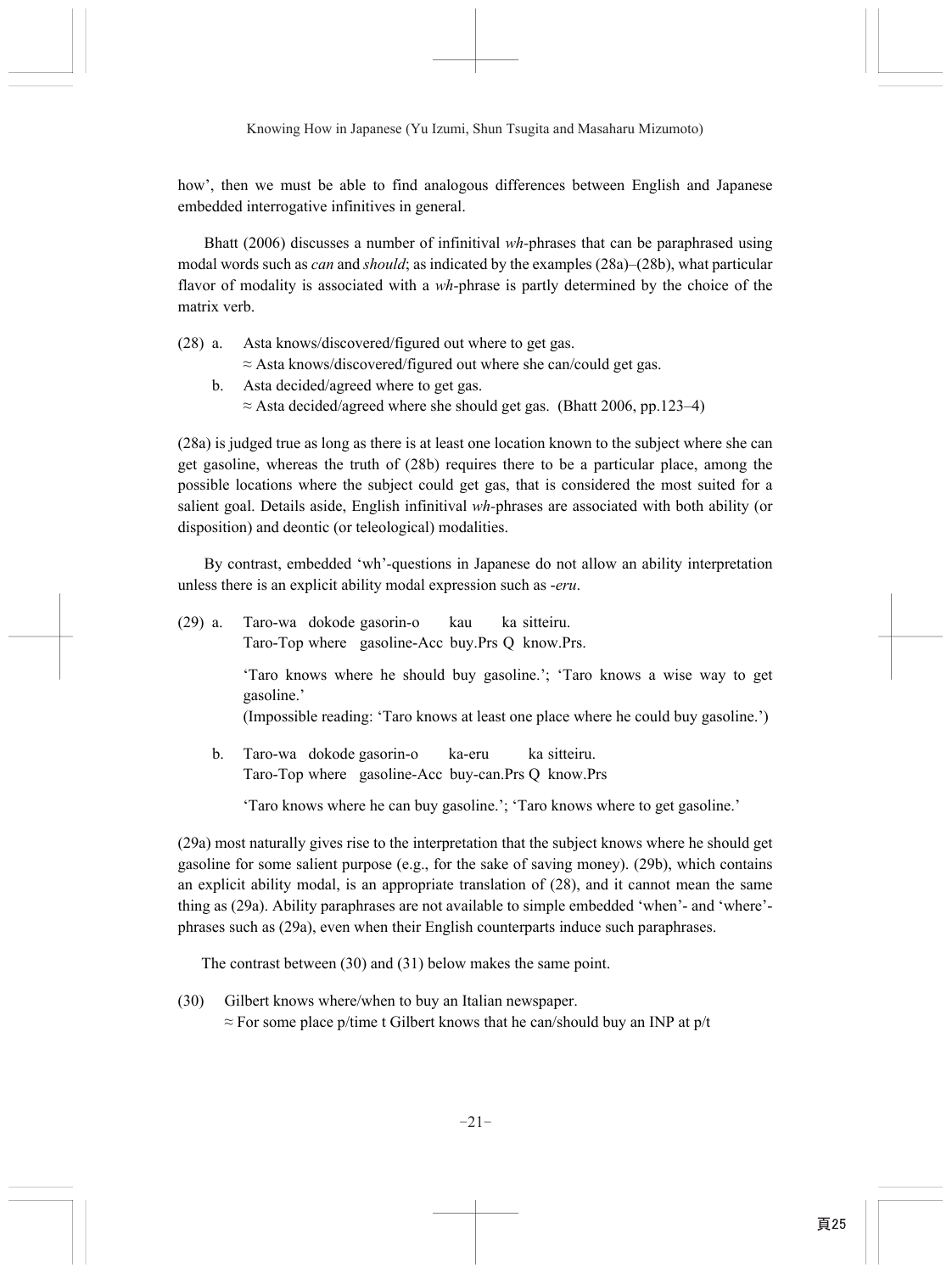$(31)$  Girubaato-wa dokode/itsu Itaria-no sinbun-o kau Gilbert-Top where/when Italia-Gen newspaper-Acc buy.Prs Q know.Prs ka sitteiru

 $\approx$  For some p/t Gilbert knows that he should buy an INP at p/t

(30) has an interpretation that the subject knows the place in which he is able to buy an Italian newspaper; a paraphrase that uses a *can*/*could*/*be able* modal is available to (30). On the other hand, (31) has no such interpretation—an ability modal expression -*eru* must be added for such an interpretation as in (32a) below—and the meaning of (31) is most naturally described using *should* or *ought to*.

It is also worth noting that the Japanese counterpart of *how* (*doo*) sometimes *excludes* an occurrence of an ability modal. If we replace *dokode* ('where') in (32a) with *doo*, we end up with an ungrammatical or unacceptable sentence (32b).

(32) a. Girubaato-wa dokode Itaria-no sinbun-o ka-eru Gilbert-Top where Italia-Gen paper-Acc buy-can.Prs Q know.Prs ka sitteiru.

'Gilbert knows where to buy an Italian newspaper.'

b. \* Girubaato-wa doo Itaria-no sinbun-o ka-eru ka sitteiru.

It is the not the case that the 'wh'*-*word *doo* is always incompatible with an ability modal, as we have observed in Type-(ii) 'know how' sentences containing an explicit ability modal, as illustrated by (33).

(33) Girubaato-wa doo sure-ba/sita-ra Itaria-no sinbun-o ka-eru ka sitteiru. Gilbert-Top how do-if/did-if Italia-Gen paper-Acc buy-can.Prs Q know.Prs

'Gilbert knows what to do in order to buy an Italian newspaper.'

In the current paper, we do not offer any systematic account of the distributional patterns of Japanese 'wh'*-*phrases and modal constituents. Overall, however, the examples presented here support the claim that Japanese knowledge-how ascriptions do not express ability (or disposition) modality unlike their English counterparts. Rather they describe knowledge concerning deontic (or teleological) modality—knowledge of how one ought to behave (given some goal).

### **6. Concluding Remarks**

In this paper, first, we identified four related but different types of knowledge-how ascriptions in Japanese, stating their structural similarities to and differences from *know how to V*. Second, we examined the four types of knowledge-how ascriptions in terms of obligatory control; the data strongly suggest that knowledge-how ascriptions do not constitute obligatory control. Third, we argued that Japanese knowledge-how ascriptions express only deontic (or teleological) modality as opposed to *know how to V*, which is also associated with ability (or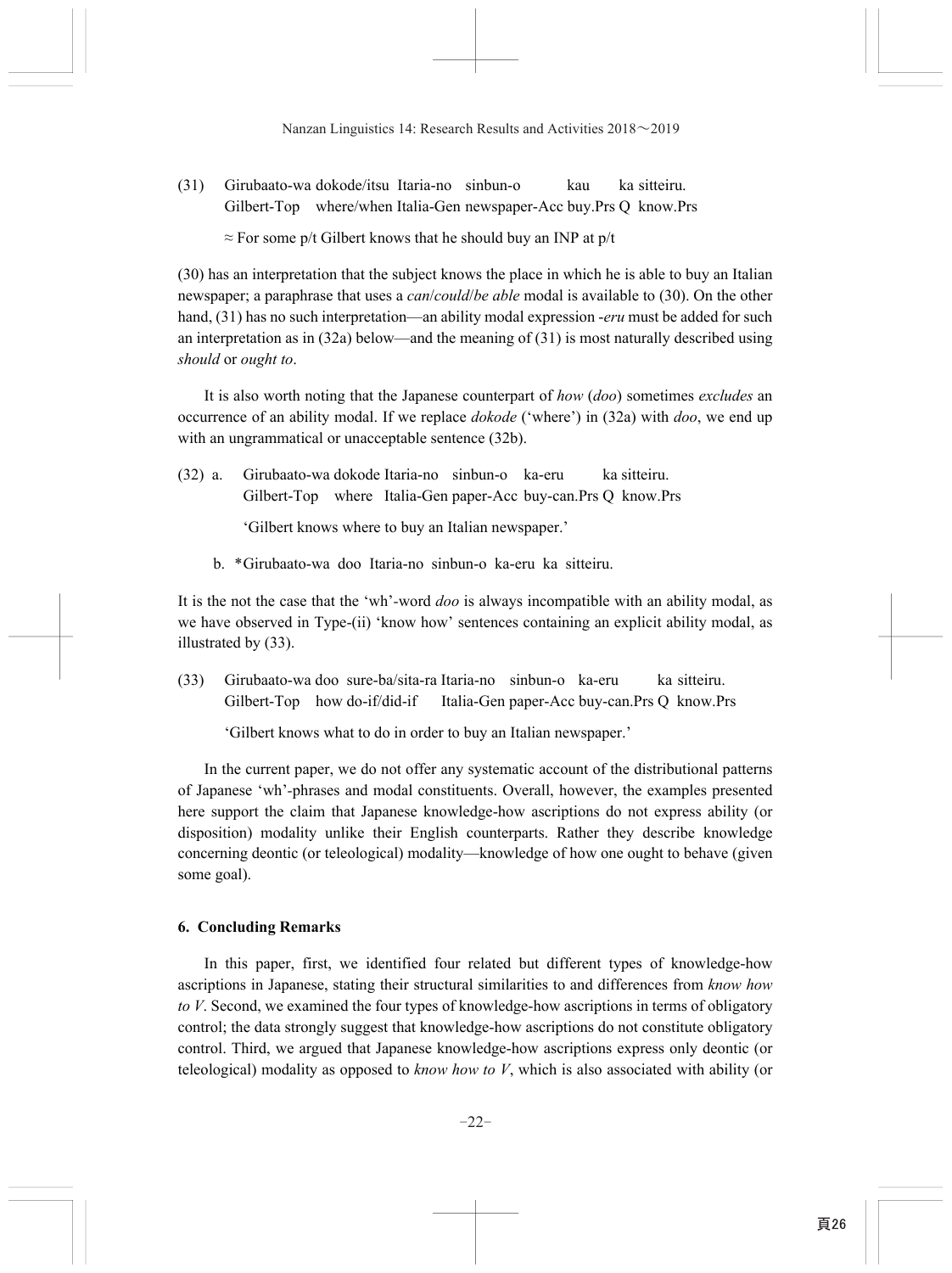disposition) modality; this finding was also confirmed by the other forms of interrogative knowledge ascriptions.

Stanley's analysis of *know how to V* applies to Japanese knowledge-how ascriptions, because it encompasses both deontic/teleological and ability/disposition modalities. That is, Japanese knowledge-how ascriptions describe propositional knowledge, and 'intellectualism' in some weak sense is vindicated.<sup>9</sup> The outcome, however, may not be welcomed by those engaging in the intellectualist and anti-intellectualist debate. The considerations in the paper imply that Japanese knowledge-how ascriptions are not well suited to describing the key examples in the epistemological debate (e.g., knowledge of how to swim, how to ride a bicycle). If Hana knows how to swim (in the sense that is interesting to the whole debate), then the correct way to express it in Japanese is probably the following:

(34) Hana-wa (umaku) oyog-eru. Hana-Top (well) swim-can.Prs.

'Hana can swim well.'; 'She's a good swimmer.'

That is, in Japanese, knowledge locutions may have to be avoided in describing the subject matter of the debate—often referred to as 'practical knowledge'. If ascriptions of knowledgehow may be merely contingently associated with the subject matter, then, what is the point of scrutinizing our talk of knowledge so meticulously? More serious discussion of philosophical implications goes beyond the scope of the current linguistic paper. The observations here, however, encourage reconsideration of the nature of the intellectualist and anti-intellectualist debate.

### **References**

 $\overline{a}$ 

Bengson, J. and M. A. Moffett eds., (2012) *Knowing How*, Oxford University Press, Oxford.

- Bengson, J., M. A. Moffett and J. C. Wright (2009) "The Folk on Knowing How," *Philosophical Studies*, 142(3), 387–401.
- Bhatt, R. (2006) *Covert Modality in Non-finite Contexts*, Mouton de Gruyter, Berlin.
- Brown, J. (2012) "Words, Concepts and Epistemology." In J. Brown and M. Gerken eds., *Knowledge Ascriptions*, Oxford University Press, Oxford, 31–54.

Ditter, A. (2016) "Why Intellectualism Still Fails," *The Philosophical Quarterly*, 66(264), 500–515.

Douskos, C. (2013) "The Linguistic Argument for Intellectualism," *Synthese*, 190, 2325–2340.

Fujii, T. (2006) *Some Theoretical Issues in Japanese Control*, PhD dissertation, University of Maryland.

Fujii, T. (2012) "On the Calculus of Control and Lack of Overt Agreement Morphology," *Nanzan Linguistics*, 8:1–16.

Ginet, C. (1975) *Knowledge, Perception, and Memory*, D. Reidel Publishing Company, Dordrecht.

<sup>9</sup> See (Glick 2011) for several different senses of intellectualism.